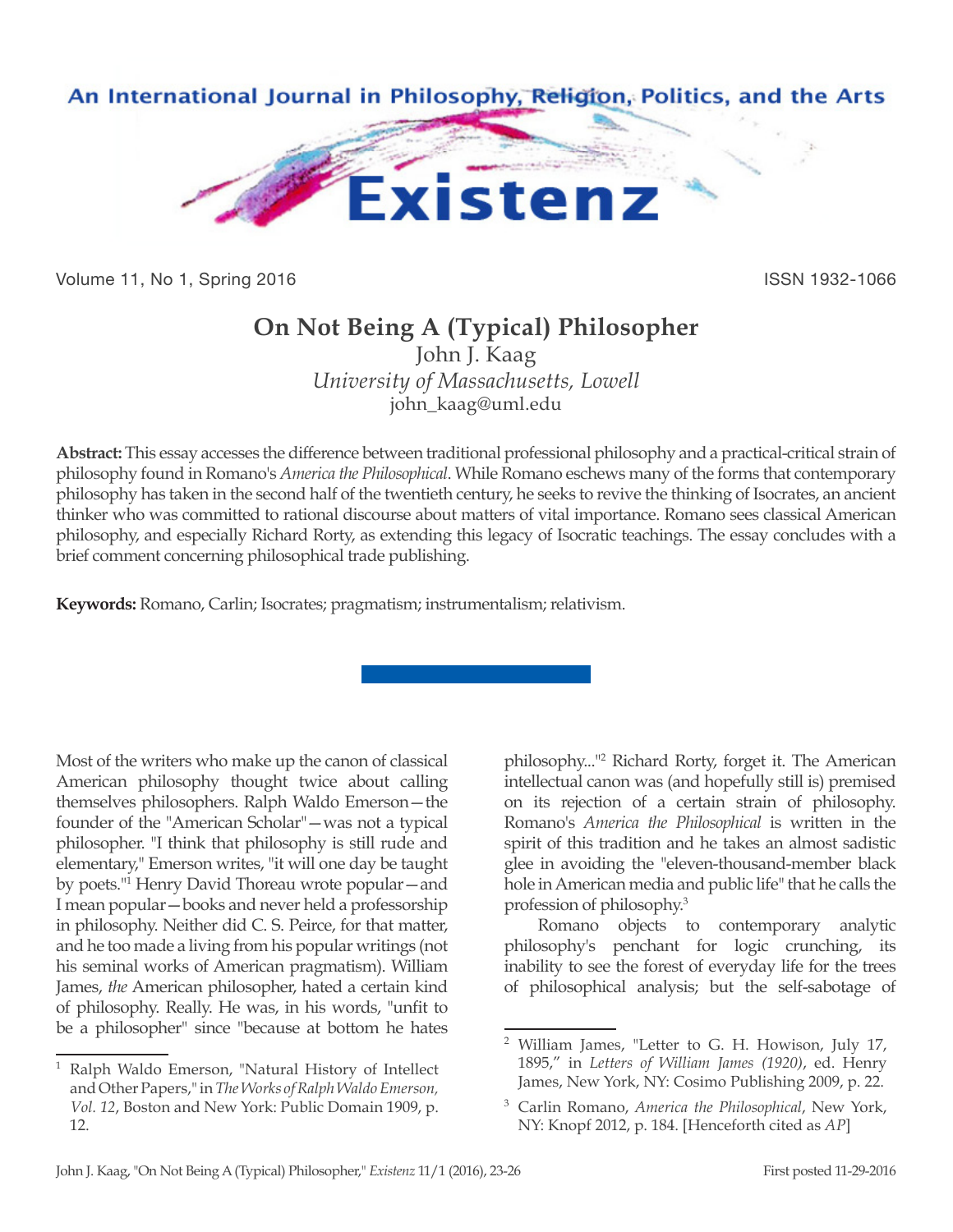twentieth-century philosophy, according to Romano, was long in the making. In the Enlightenment's obsession with objective truth and abstract ideals, philosophy relinquished its claim to practical relevance. Before this, the legacy of Platonism that dominated late Ancient and Medieval thought set the stage for what John Dewey would call the "philosopher's fallacy" in replacing the intricate details of the real world for the broad strokes of abstract theorizing. So there was much for William James to hate about this supposed love of wisdom. Four years ago, when Romano's book first came out, its honesty and accuracy struck a nerve.

Most indignation about Romano's book, however, sometimes overlooked the positive program that Romano was proposing. He argued that despite the need to overcome (and perhaps dismantle) the nomen of philosophy, there is something that is worth preserving in this tradition: the legacy of the fourthcentury rhetorician, Isocrates. Isocrates was one of the first to deflate philosophy's grand metaphysical and epistemological claims. He was a sophist, yes, but a certain kind—one who was a keen observer of present political and cultural circumstances and who was able to analyze and negotiate them (with reason, feeling, and imagination) in arriving at practical, provisional judgments. He was, on Romano's reading, a protopragmatist and it is his philosophy to which modern America is well-fitted. According to Romano,

America in the early twenty-first century towers as the most philosophical culture in the history of the world, an unprecedented marketplace of truth and argument that far surpasses ancient Greece, Cartesian France, nineteenth century Germany or any other place one can name over the past three millennia. [*AP* 6]

Despite agreeing with large swaths of the book, I am still afraid that this proclamation was somewhat premature. *America the Philosophical* was written in the age of Barack Obama. But I worry that America of today and tomorrow runs the very real risk of taking or extending—an un-philosophical turn. It is a time when we might be understandably wary of sophistry.

This being said, Romano picked his particular sophist carefully. In the late fourth century BCE, Isocrates composed a series of arguments that has come to be known as *Against the Sophists*—that's right—against sophistry.4 (Romano is fully aware of this piece and seems to use its argument to frame his argument against philosophy on the whole). In *Against the Sophists*, Isocrates outlines the guiding principles of the true rhetorician: originality, timeliness, and appropriateness (or the fitted-ness of a response to a given situation). According to Romano, this is what the history of philosophy, and particularly the recent history of analytic philosophy, lacks. In truth, much of contemporary philosophy is largely derivative and, in some cases, unknowingly derivative, which is to say redundant; it fails to address present political or cultural concerns; and it often provides theories that are ill-fitted to the realities of individuals and their communities. This is changing, but not quickly enough.

But something continues to trouble me in this framing of Isocrates. The bit of fame that the Greek does enjoy is not traced to his arguments in *Against the Sophists*, but to his role in teaching two very famous (some might say infamous) individuals: Glaucon and Thrasymachus, figures that get immortalized in Plato's Republic. I know that Romano has a gripe with Platonism, and a well-founded one, but I have a gripe with Isocrates' students, so perhaps we need to thread the needle carefully.

In Book II of the *Republic*, Glaucon offers what I take to be one of the central challenges to morality in the form of the Myth of Gyges, the Turkish farmer who uses a magic ring (Frodo-style) to sneak into a palace, seduce a queen, kill a king, and take over the land and become incredibly rich. When I tell my students this story, most of them or horrified but some have a different reaction: admiration bordering on adulation. "Gyges is so smart, so original!" they say. "He knows just the right time to strike! And he knows exactly how to negotiate the situation. What a genius!" It is almost like Gyges read *Against the Sophists*.

Socrates spends the rest of the Republic trying to convince his listeners that Gyges is, in fact, a moral monster (and he generally convinces me) but some of my students never buy it. They are the ones who admire Gyges. They also do not object to Thrasymachus, Isocrates' other famous student, who is less circumspect than Glaucon in presenting the moral stance, which might follow from certain sophistical teachings: justice is serving the interest of the stronger. America may have been based on open discourse and rational argumentation, as Romano often suggests, but it also incubated a form of political and ideological exceptionalism that seems to fit Thrasymachus quite nicely. Justice is what works (for the stronger). Manifest

<sup>4</sup> Isocrates, "Against the Sophists," in *Isocrates I*, transl. David C. Mirhady and Yun Lee Too, Austin, TX: University of Texas Press 2000, pp. 61-6.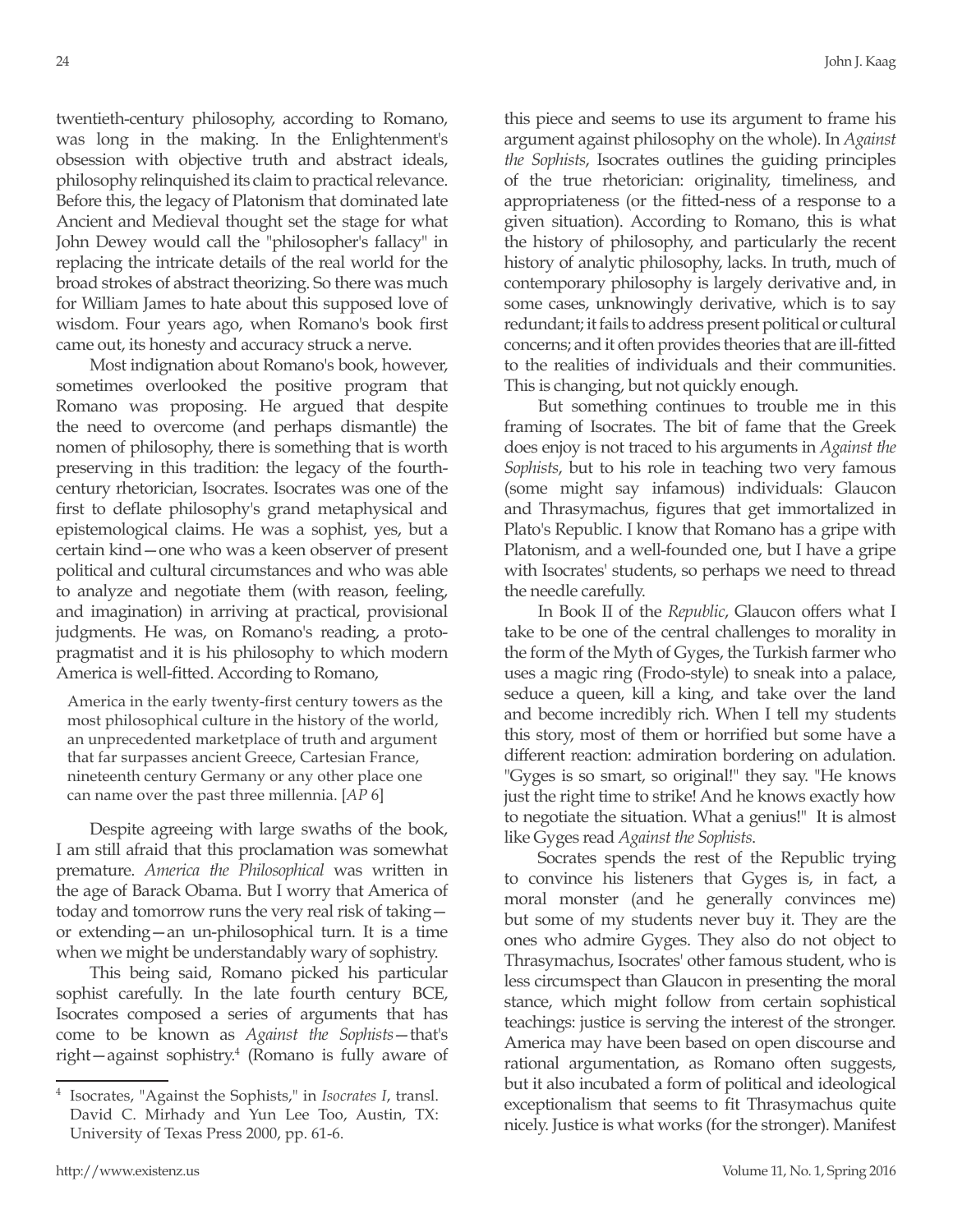Destiny, Gunboat Diplomacy, twentieth century *Realpolitik*—all of these fit very nicely with the mightmakes-right attitude expressed by Isocrates' students.

## *So how might Isocrates (or Romano) respond to this sort of criticism?*

I think it has to turn on a passing remark—a very important one—Romano makes in the closing pages of *America the Philosophical*:

Unlike the sophists or rhetoricians targeted by Plato, Isocrates throughout his work voices a moral sensibility. One can't guarantee honesty, but one can try, and philosophy is the best training for it. [*AP* 552]

I would like Romano to comment on this moral sense. How minimal or robust does it need to be? At the end of *Against the Sophists*, Isocrates states that while no particular philosophy can adequately define the good, practicing rhetoric is the best propaedeutic in cultivating virtue. Is this what Romano has in mind? If so, I am on board, although I might point out that this is not altogether different from Socrates' refusal to give a general definition of piety in the Euthyphro, and his suggestion, at many points, that philosophy—the pursuit of the True, the Good, and the Beautiful—is the proper way to spend one's life. Socrates notes that this pursuit is always not quite, provisional, on-the-way, fallible.

There is a sort of modesty to this Socratic project, one that attracted a number of classical American thinkers whom Romano highlights in the book. Emerson's 1820 essay "The Character of Socrates," keys in to the on-going, authentic investigation that motivated much of ancient thought.<sup>5</sup> And it was the pragmatist John Dewey who, in the 1930s calls for a back to Plato movement but, to be clear, the Plato of the dialogues, the dramatic and investigative Plato, not the Plato of the Forms. Peirce and his idealist friend, Josiah Royce, held that leading ideas, directed toward truth in the long-run, might help us avoid the dangers of sophistry. And James and Dewey both reflected on meliorism the idea that progress is real and possible—a moral sensibility that runs askance of Gyges.

Why am I underscoring this similarity between

a reading of Isocrates and Plato? Plato and the pragmatists? It is not to reject Romano's thesis, but, perhaps, to temper it. We need to articulate a few ground rules that will keep Isocrates from traveling the paths of Glaucon and Thrasymachus. Many of Romano's heroes—the American pragmatists, for example—were accused of opening the door to a vicious relativism. For much of the twentieth century, pragmatism was described, by many critics, as a crass instrumentalism an anything-goes conception of philosophy that was so inclusive, so free-wheeling, it lost its grip on reasonable discourse.

When Romano and Jason Stanley came to heads at a conference at Harvard in 2011, it was not pretty. Stanley went after Romano for not appreciating the value of technical argumentation in supporting particular ideals and beliefs. Stanley's implication at the time was pretty clear: average folk should leave philosophizing to real philosophers. Romano, completely exasperated with the heights of intellectual balloon-flying, mounted a counter-attack. Nancy Bauer, in her recent, and extremely good book, *How to Do Things With Pornography*, outlines the ensuing debate and makes a suggestion that might mediate the divide between Romano's Isocratic philosophy and Stanley's analytic approach.6 She points us back to a certain reading of Plato, writing,

any philosopher worthy of the name was obligated not just to commune with the forms but to come down from the mountaintop and attempt to attract the citizenry to the sublime, if almost imperceptible, beauty of reason. [*HTP* 116]

I think that this is the way to interpret "America the philosophical" and, oddly enough, Stanley's popular writing after 2011. They are at their best when they are inviting us to experience the beauty of reason.

## *A Few General Comments*

A word about philosophical trade publishing: It is hard. First you have to convince an agent that you can write. Really write. Then you have to convince a large publisher, such as Knopf, that your book will actually sell. This means reaching an audience that many philosophers still regard as unreachable. Then you have to convince yourself that you can actually pull this

<sup>5</sup> Ralph Waldo Emerson, "The Character of Socrates," in *Two Unpublished Essays: The Character of Socrates, The Present State of Ethical Philosophy*, intr. Edward Everett Hale, Boston & New York: Lamson, Wolffe, & Co. 1895, pp. 3-39.

<sup>6</sup> Nancy Bauer, *How To Do Things with Pornography*, Cambridge, MA: Harvard University Press, 2015. [Henceforth cited as *HTP*]